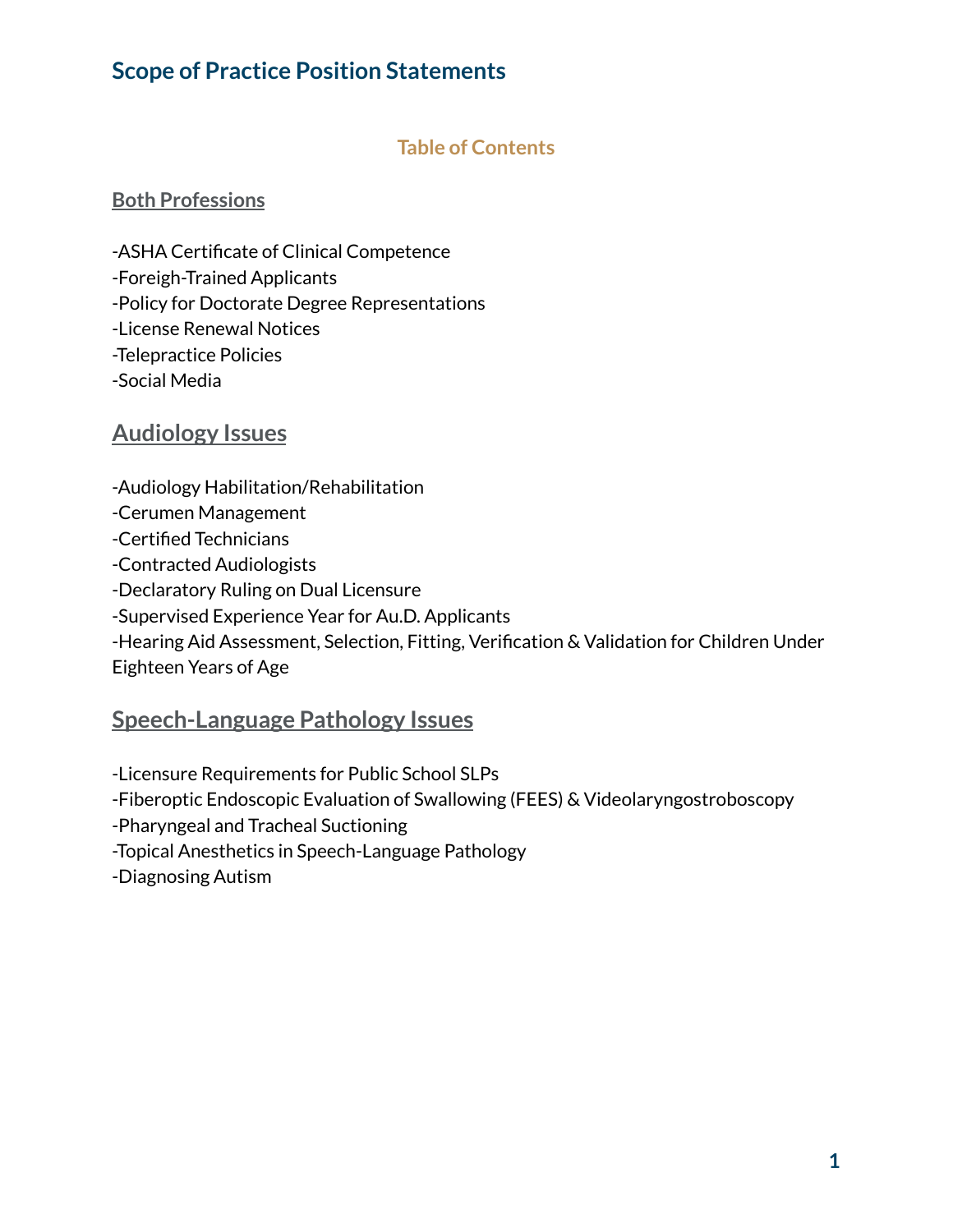# **Both Professions**

#### **ASHA Certificate of Clinical Competence**

Effective June 1, 2006, the Board no longer accepts the ASHA Certificate of Clinical Competence as being reciprocal with the North Carolina statute requirements for licensure. *Authority – G.S. 90-295*

## **Foreign-Trained Applicants**

Foreign-trained applicants must contact an education evaluation service and obtain an official education evaluation showing (a) your educational level and (b) a detailed course-by-course evaluation of your coursework and practicum completed. *Authority – G.S. 90-295*

#### **Policy for Doctorate Degree Representation**

The Board of Examiners for Speech and Language Pathologists and Audiologists has established the following policy. It is inappropriate to use Dr. without further clarifying your professional role.

The Board suggests the following terminology: John Doe, Au.D./Ph.D. or John Doe, Au.D./Ph.D., Doctor of Audiology/Speech-Language Pathology, or Dr. John Doe, Audiologist/Speech-Language Pathologist. This clarifies the profession of the individual to the public.

The Board also requires an official transcript which indicates that the doctorate degree has been conferred before the licensee can represent himself/herself with that title. *Authority - –G.S. 90-301A(3); 21 NCAC 64 .0303(2)*

#### **License Renewal Notices**

Be advised that the license renewal notice sent as a reminder that license renewal fee needs to be remitted in order to renew the license is sent as a courtesy by the Board. The notices are not required by the statute and it is the LICENSEE'S RESPONSIBILITY TO KNOW WHEN THE LICENSE EXPIRES AND TO RENEW IT IN A TIMELY FASHION. *Authority – G.S. 90-300*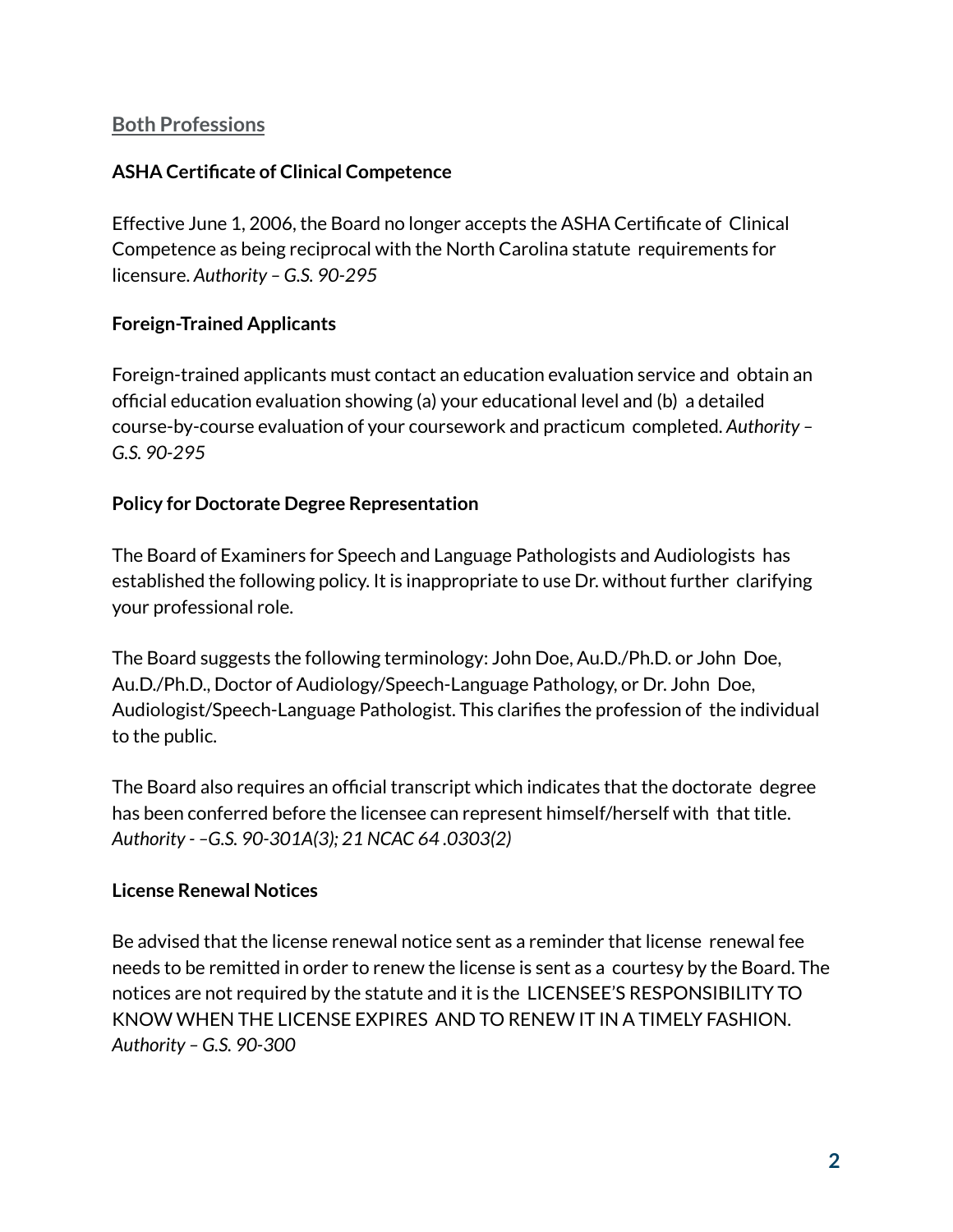# **Telepractice Policies**

- 1. Parent/Guardian notification and approval Informed consent before services provided. Right to refuse telepractice services.
- 2. The telepractitioner is responsible for assessing the patient's candidacy for telepractice including behavioral, physical and cognitive abilities to participate in services provided via telecommunications.
- 3. Confidentiality of the patient's medical information is maintained. Protecting the privacy of patient records and information is mandated by federal and state laws. Security of treatment rooms and remote access to electronic documentation must be considered to protect patient privacy and confidentiality at both sites. Telepractice sessions should not be observed by anyone without the permission of the patient/guardian. All persons in rooms at both sites should be identified prior to each session.
- 4. Telepractitioners must have the knowledge and skills to competently deliver services via telecommunication technology by virtue of education, training and experience.
- 5. The use of technology (equipment, connectivity, software, hardware and network compatibility) must be appropriate for the service being delivered and be able to address the unique needs of each patient. Services should also be in compliance with safety and infection control policies and procedures.
- 6. Telepractice service delivery includes the responsibility for calibration of clinical instruments in accordance with standard operating procedures and the manufacturer' specifications.
- 7. Telepractice services may not be provided by correspondence only, e.g. mail, email, faxes, although they may be adjuncts to telepractice.
- 8. Audio and video quality should be sufficient to deliver services that are equivalent to those provided in-person.
- 9. Facilitators should be appropriately trained to provide the type of assistance needed for the session (escorting patients to and from session, establishing and troubleshooting the telespeech connection, setting up therapy materials, assisting with behavior management as needed, etc.
- 10.Evaluate the effectiveness of services rendered via telepractice to ensure that methods, procedures, and techniques are consistent with best available evidence and adhere to standards of best practices.

Clinical competencies may include:

a. The types and use of technology used for delivering telepractice services, and awareness of the remote patient's resources and support systems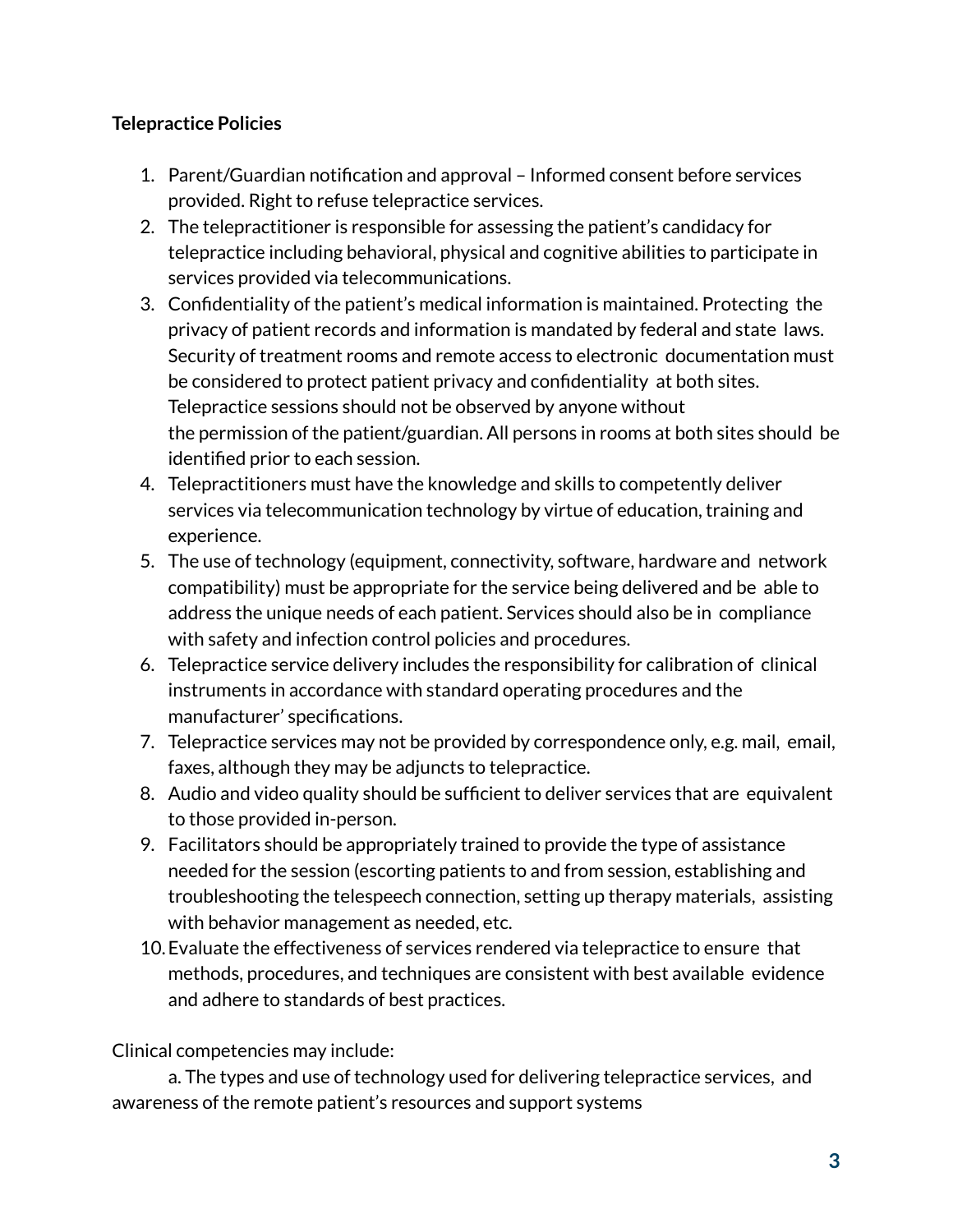b. How to address cultural/linguistic differences in patient populations using telepractice service delivery (e.g. non-verbal communications, pragmatics)

c. Ability to assess the appropriateness of patients as candidates for telepractice

d. Match the appropriate technology to the clinical needs of the patient

e. Assure the reliability and validity of diagnoses obtained via telepractice

f. Adapt diagnostic procedures and treatment techniques to the telepractice encounter

g. Assure the effectiveness of the telepractice intervention (outcome measures, consumer satisfaction)

h. Document services appropriately *Authority – G.S. 90-304(a)(3); 21 NCAC 64 .0219*

## **Social Media**

Be reminded of 21 NCAC 64 .0302 Principle of Ethics (b)(5) when using any type of social media (Facebook, Twitter, etc.):

• Licensees must not reveal to unauthorized persons any professional or personal information obtained from the person served professionally, unless required by law or unless necessary to protect the welfare of the person or community. *Authority – 21 NCAC 64 .0303(b)(5)*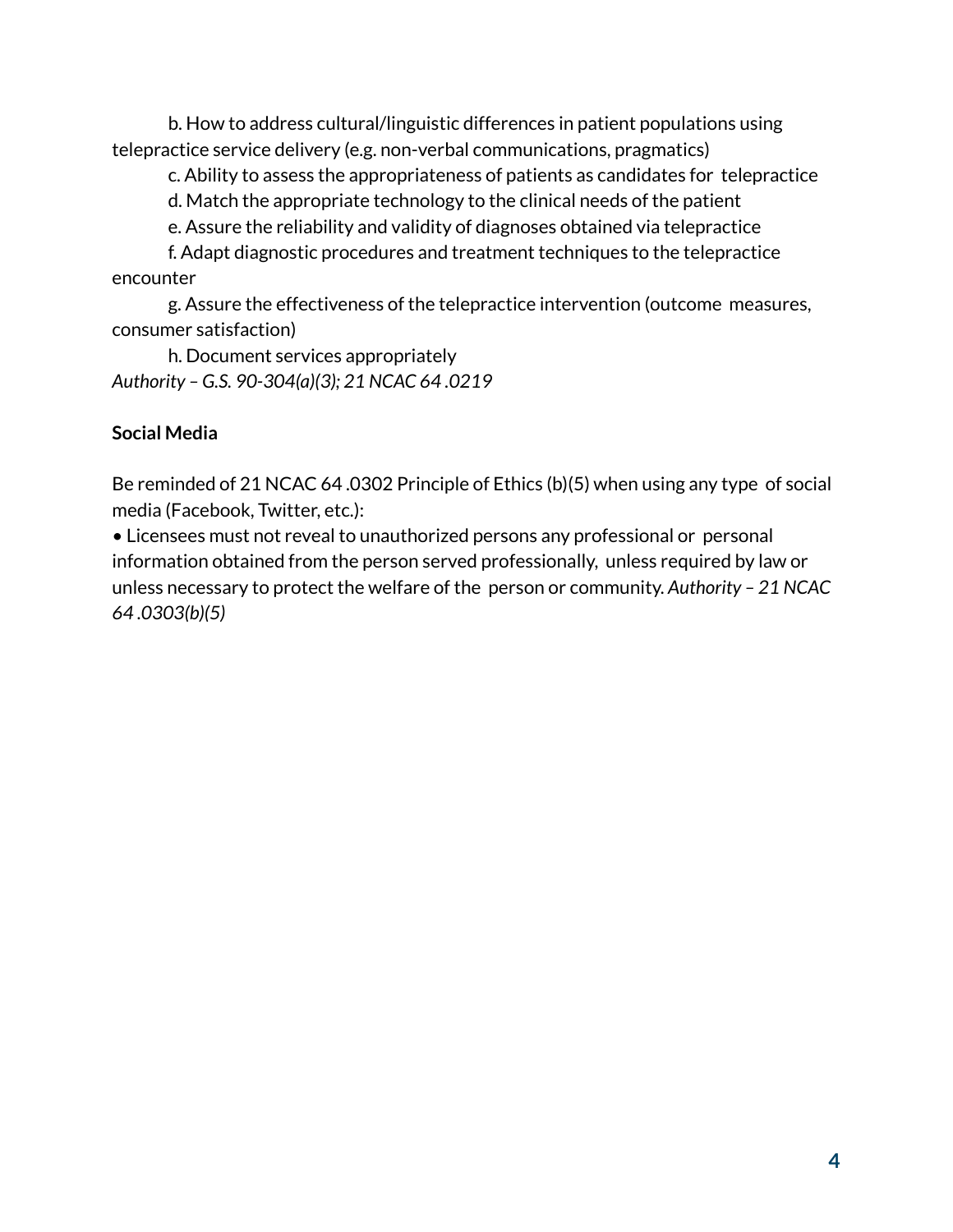# **Audiology Issues**

# **Audiology Habilitation/Rehabilitation**

It is the Board of Examiner's opinion that habilitation/rehabilitation includes the dispensing of hearing aids. This does not supersede the requirements of any other statute. *Authority – G.S. 90-293(6)*

## **Vestibular Rehabilitation**

If the audiologist is properly trained and meets the workplace standards, it would be within the scope of practice to provide vestibular rehabilitation. *Authority – G.S. 90- 293(6)*

#### **Cerumen Management by Audiologists**

Cerumen management is within the scope of practice of Audiology as defined in North Carolina G.S. 90-293(6) as being related to "disorders of hearing" and for the purpose of "ameliorating, or modifying such disorders." Such services may also be within the scope of practice of medicine and other disciplines.

The Board also notes that not all audiologists are adequately trained to perform this service. G.S. 90-301(A)(8) makes it unethical for a licensee to perform services for which the licensee is not properly prepared.

Whether any particular licensed audiologist may perform cerumen management is a question of the level of the training of such licensee. Licensed audiologists who perform this service should be prepared to produce evidence of special preparation in this field to the Board or to others who may question the specific qualifications of a particular licensee. Authority – G.S. 90-293(6); 90-301A(8)

# **Certified Technician**

The term "certified technician" as used in G.S. 90-294(f) is synonymous with "certified audiometric technician", "certified industrial audiometric technician", or similar designations used for audiometric technicians in industry. Certified audiometric technicians may perform air conduction, threshold audiograms required by the Occupational Safety and Health Act (OSHA) for industrial hearing conservation programs, provided that the following three conditions are met:

● The audiometric technician has received appropriate instruction, including supervised practicum, in the principles and specific techniques for testing hearing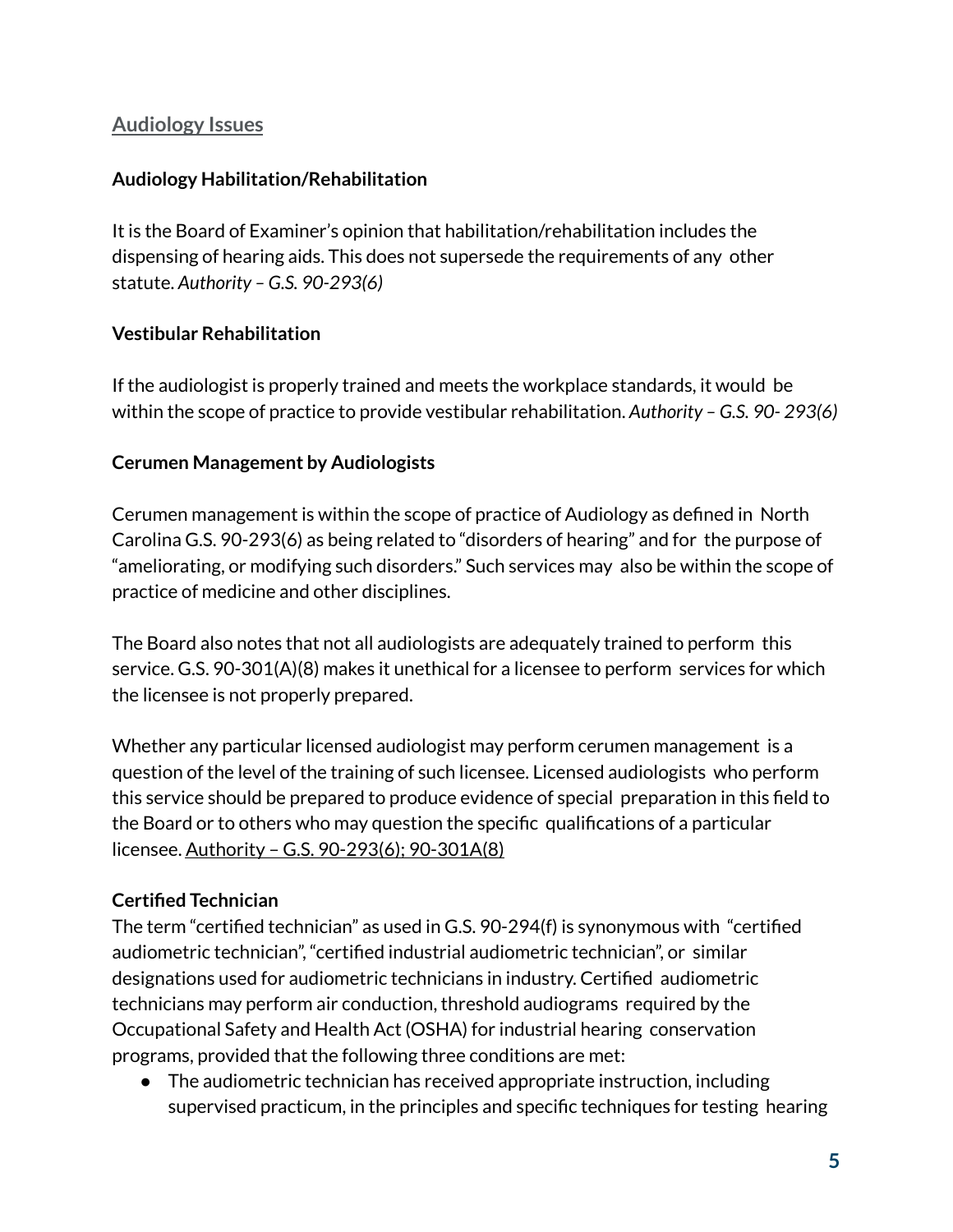in the industrial environment. The standards established by the Council for Accreditation of Occupational Hearing Conservation (CAOHC) for certified occupational hearing conservationists meet this training requirement. Where other training programs are used, the curriculum shall be in writing and available for inspection by the Board of Examiners, if necessary.

- Supervision of the audiometric technician must be vested in a licensed physician or licensed audiologist.
- A licensed audiologist who supervises the activities of audiometric technicians, whether as employer or program consultant, must provide documented sufficient on-site supervision of the technician to ensure continuous adherence to the standards of this statute as well as relevant OSHA regulations. *G.S. 90-294(f); 21 NCAC 64 .0210*

# **Contracted Audiologist**

A contracted audiologist is one who holds a valid North Carolina audiology license and provides audiology services at a particular location and is available each day for direct one to one testing, counseling, etc. with a work schedule listed for one or more sites. *Authority – G.S. 90-295*

#### **Declaratory Ruling on Dual Licensure of Audiologists**

In response to the questions directed to the Board of Examiners with regard to the recent Declaratory Ruling on Dual Licensure of Audiologists, the Board offers the following information.

In its interpretation and administration of G.S. 90-290, the Board interprets the statute to apply equally to all licensees. Be advised that the Board of Examiners can only interpret its own statute and cannot interpret the statutes of other licensing boards. *Authority – G.S. 90-295*

#### **Supervised Experience Year for Au.D. Applicants**

Students enrolled in Au.D programs who are completing their fourth year internship and do not hold a terminal degree must be continuously enrolled in a university training program for their temporary license to be valid. If they do not remain enrolled, the temporary license will be suspended. *Authority – G.S. 90-295(b)(4)*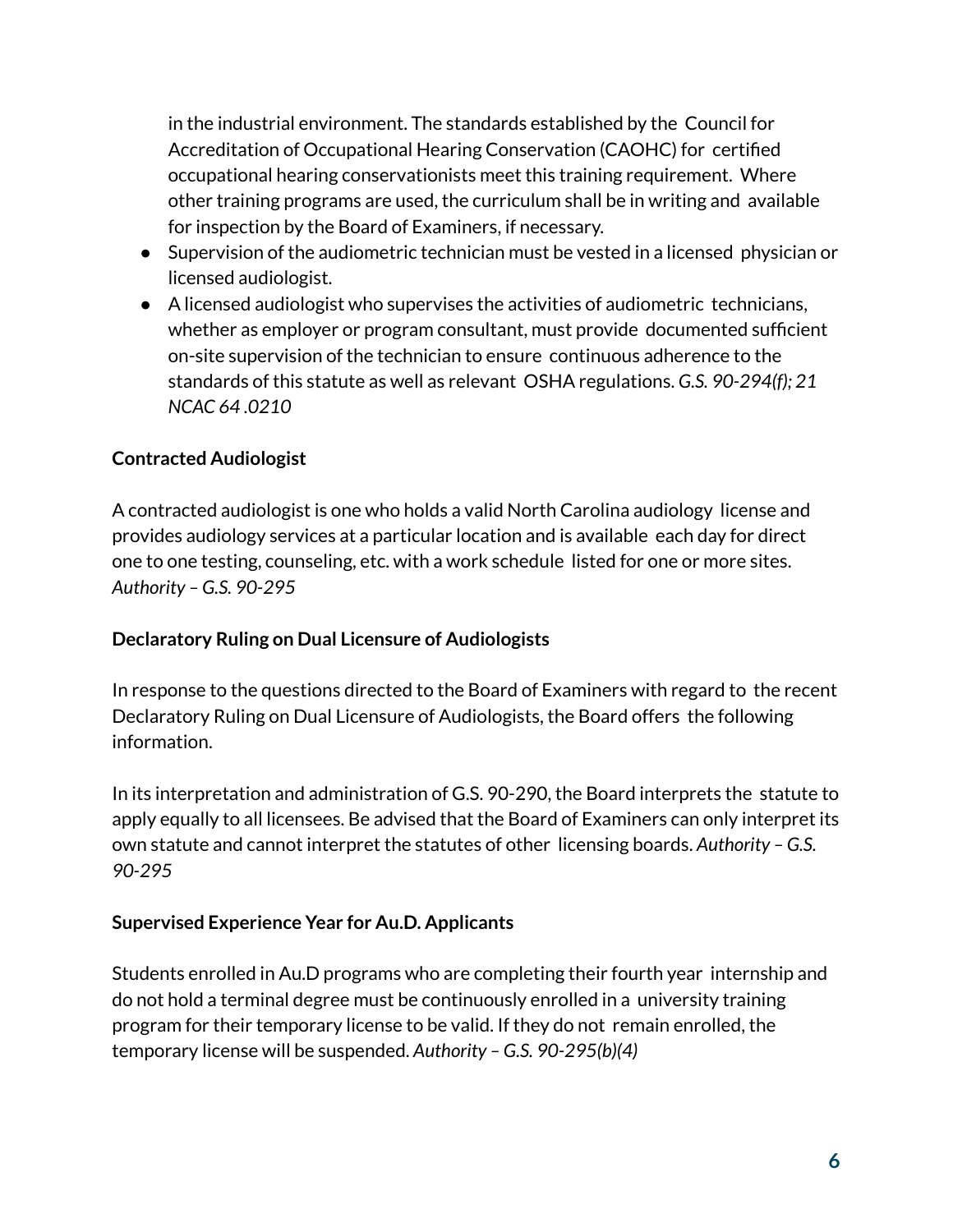# **Hearing Assessment, Selection, Fitting, Verification and Validation for Children Under the Age of Eighteen**

It is the position of the N.C. Board of Examiners for Speech and Language Pathologists and Audiologists that hearing evaluations and hearing aid selection, fitting, verification and validation for children under the age of eighteen requires special qualifications (expertise, skills, training, test equipment and experience) that may not be possessed by all audiologists.

Advances in hearing aid and cochlear implant technology, as well as our understanding of the characteristics of the pediatric ear canal, dictate the need for special qualifications, understanding, and equipment when fitting children with hearing aids who are under eighteen years of age. Children should be stratified by age group, degree of hearing impairment, and lingual status (pre-lingual, peri lingual, and post-lingual).

Furthermore, the Board recognizes that different skills are necessary when evaluating and fitting very young, pre-lingual and peri-lingual children as compared to post-lingual toddlers, elementary-age children, or adolescents. Frequently, many very young children require two specially trained professionals, rather than one, to effectively evaluate, fit, verify, and validate fittings, and hearing aid fittings.

Pre-lingual and peri-lingual, profoundly deaf children under the age of five years should be evaluated and treated by audiologists who have special training and expertise working with such children.

Therefore, it is the policy of the Board that all audiologists should evaluate, dispense and fit hearing aids for children under the age of eighteen only if they are able to demonstrate that they possess:

- 1. the necessary pediatric qualifications and credentials,
- 2. age appropriate test equipment, and
- 3. experience required to diagnose and treat these patients.

Such qualifications should be maintained and documented through the established continuing education process. *Authority – G.S. 90-304(a)(3); 21 NCAC 64 .0215; 21 NCAC 64 .0217; 21 NCAC 64 .0302(a)(1)*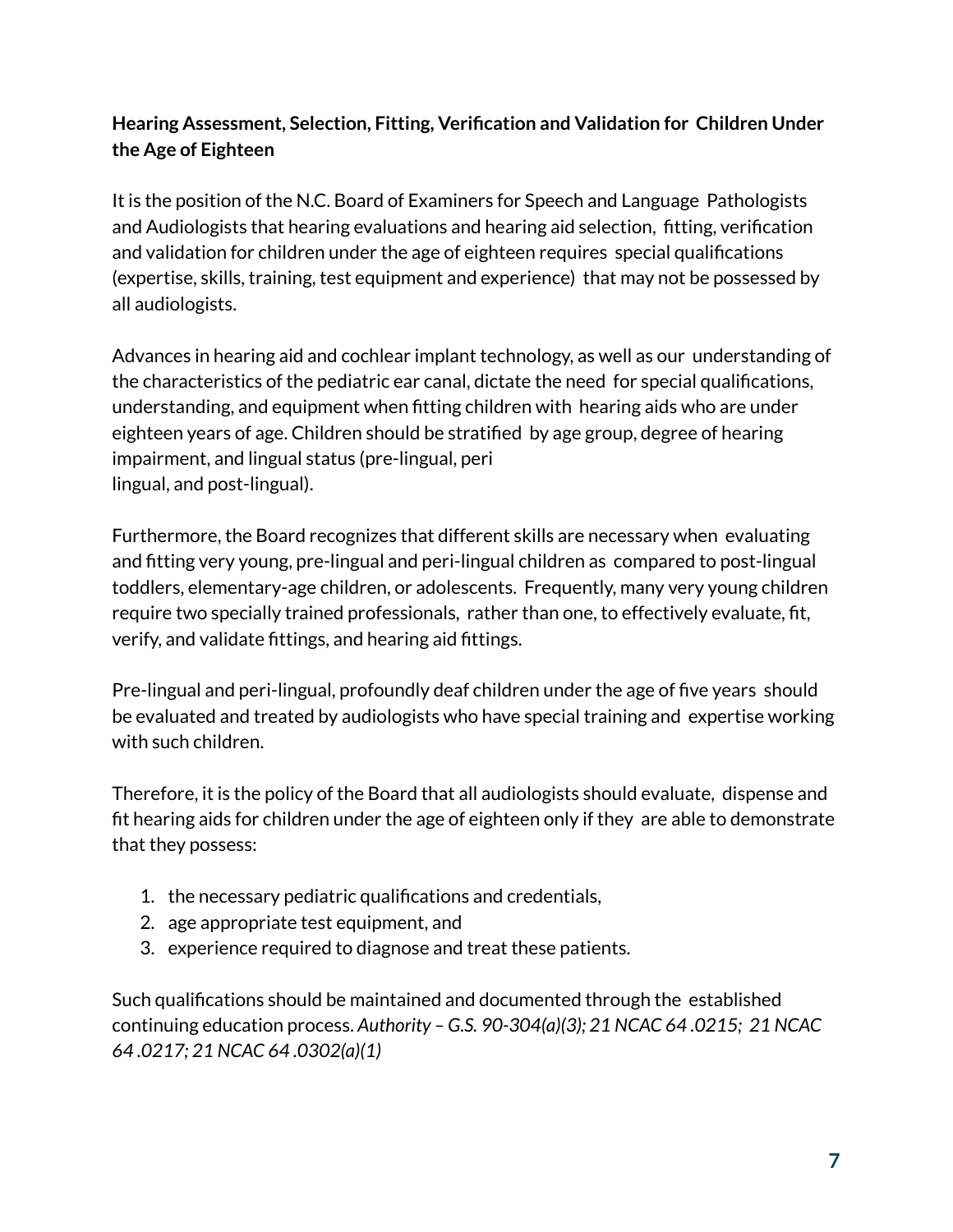# **Speech-Language Pathology Issues**

# **DPI Policy Change**

At the February 2, 2011 meeting of the N.C. State Board of Education, the following policy change was approved:

Effective July 1, 2011, the State Department of Public Instruction will recognize the N.C. Board of Examiners license as the qualifying credential required for service as a new Speech and Language Pathologist in the N.C. Public Schools.

Those individuals already possessing a Professional Educators' license issued by DPI as Speech and Language Pathologists prior to July 1, 2011 would be grandfathered for public school employment and would not be impacted by this change in policy. *Authority – G.S. 90-294*

#### **Fiberoptic Endoscopic Evaluation of Swallowing (FEES) & Videolaryngostroboscopy**

Whether any licensed speech-language pathologist may participate in FEES or videolaryngostroboscopy is a question of the level of the training of the individual speech-language pathologist, the quality of the facility in which the procedure is performed, and the risk management policy of the hospital. Accordingly, the Board is unable to say categorically that either all speech-language pathologists may perform the FEES procedure or a videolaryngostroboscopy or that none are able to perform the procedures, as this is a matter of individual ethical consideration.

The question is not so much one of scope of practice as one of individual ethics. G.S. 90-301(A)(8) states that it is unethical for a person licensed to provide services for which the licensee is not properly prepared to perform.

Licensed speech and language pathologists who perform fiberoptic endoscopic evaluation of swallowing (FEES) or videolaryngostroboscopy should be prepared to produce evidence of special preparation in this field to the Board or to others who may question the specific qualifications of a particular licensee. *Authority – G.S. 90-301A(8)*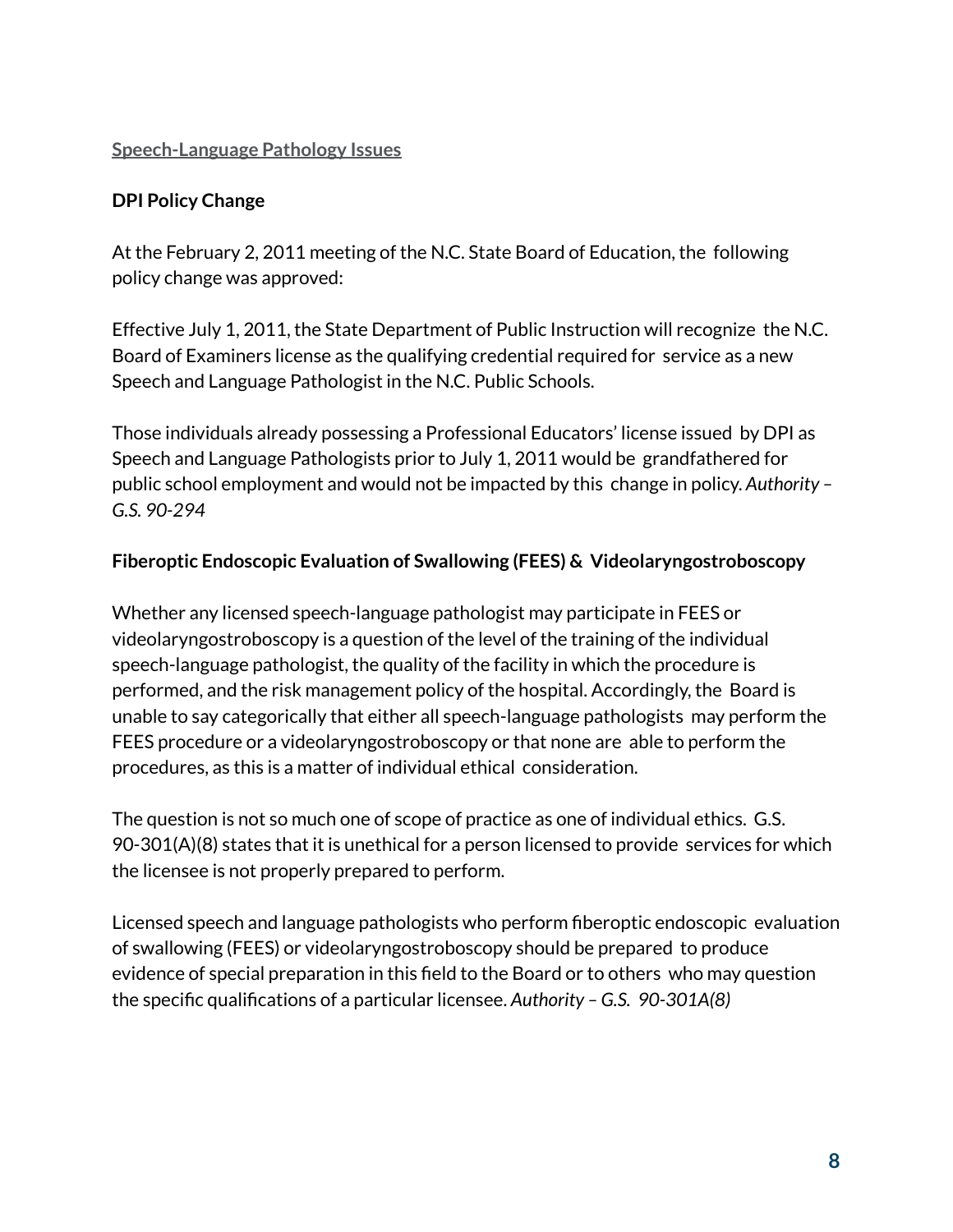## **Pharyngeal and Tracheal Suctioning**

Pharyngeal and tracheal suctioning is not recognized by ASHA as being within the scope of practice of speech and language pathology. This, however, does not prevent a speech-language pathologist from performing suctioning if the individual is appropriately trained. The North Carolina Board of Examiners considers this activity to be a workplace issue and therefore subject of professional oversight of the institution where the activity is conducted. Deep suctioning would be considered below the tongue base if performed orally and more than four inches (with an adult) if performed from the trachea, as long as the suctioning does not cause discomfort. The bottom line relative to this Board's stance is that the speech-language pathologist should be precepted by nursing or respiratory therapy and be in some manner credentialed to perform suctioning by the institution as a means of protecting the public. The primary statutory language in Article 22 can be found in 90-301A (8), Unethical acts and practices. This simply states that one can not perform an activity or task if one is not properly prepared or legally qualified to do so. *Authority - G.S. 90-301A(8)*

## **Topical Anesthetics in Speech-Language Pathology**

Whether any licensed speech-language pathologist may participate in the administration of topical anesthetics is, question of the level of the training of the individual speechlanguage pathologist, the quality of the facility in which the procedure is performed, and the risk management policy of the facility. Accordingly, the Board is unable to say categorically that either all speech language pathologists may perform the administering of topical anesthetics or that none are able to perform the act of administering a topical anesthetic, as this is a matter of individual ethical consideration.

The question is not so much one of scope of practice as one of individual ethics. G.S. 90-301(A)(8) states that it is unethical for a person licensed to provide services for which the licensee is not properly prepared to perform.

The American Speech-Hearing-Language Association (ASHA) states in the ASHA Report (Supplement #7, March 1992) that "Administration of medication to achieve a desired patient state is a medical procedure requiring physician or dentist prescription, physician or dentist approval of the conditions of administration and monitoring, and physician or dentist availability for provision of emergency care that may be required."

These issues should be defined in specific, written protocol or institutional policy that the speech-language pathologist develops in collaboration with the physician who is responsible for patient care. The protocol or institutional policy should be signed off on by